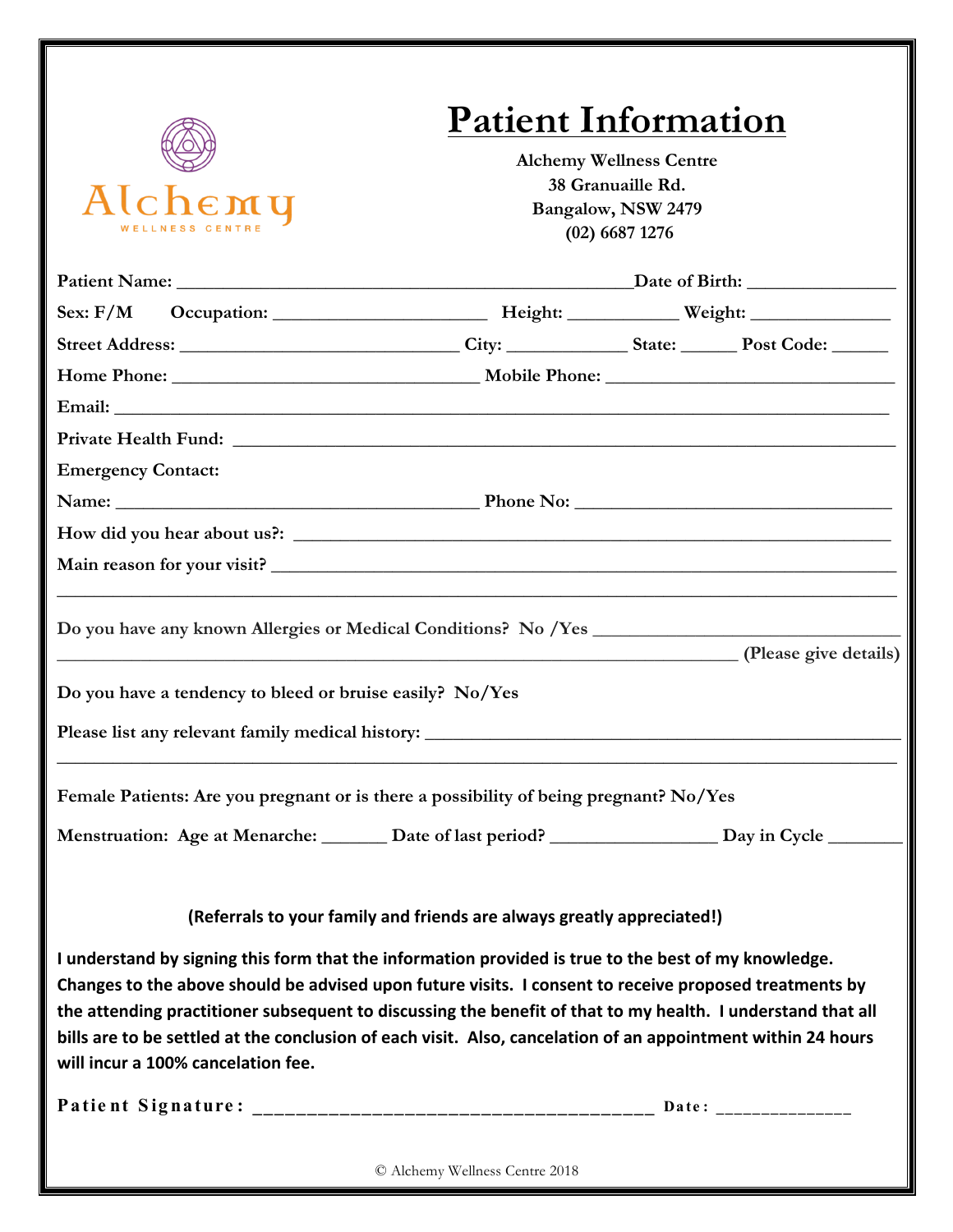## Health History Questionnaire

#### Major Complaint(s):

| the control of the control of the control of the control of the control of the control of<br><u> 1989 - Johann John Stone, mars eta bainar eta baina eta baina eta baina eta baina eta baina eta baina eta ba</u> |                                                                                  | and the control of the control of the control of the control of the control of the control of<br><u> 1999 - Johann John Harry Harry Harry Harry Harry Harry Harry Harry Harry Harry Harry Harry Harry Harry Harry H</u> |
|-------------------------------------------------------------------------------------------------------------------------------------------------------------------------------------------------------------------|----------------------------------------------------------------------------------|-------------------------------------------------------------------------------------------------------------------------------------------------------------------------------------------------------------------------|
|                                                                                                                                                                                                                   |                                                                                  |                                                                                                                                                                                                                         |
|                                                                                                                                                                                                                   |                                                                                  |                                                                                                                                                                                                                         |
|                                                                                                                                                                                                                   |                                                                                  |                                                                                                                                                                                                                         |
| Medication(s) you are currently taking:                                                                                                                                                                           |                                                                                  |                                                                                                                                                                                                                         |
| Drug Name                                                                                                                                                                                                         | <b>Taking For</b>                                                                | <b>Taking Since</b>                                                                                                                                                                                                     |
|                                                                                                                                                                                                                   |                                                                                  |                                                                                                                                                                                                                         |
|                                                                                                                                                                                                                   |                                                                                  |                                                                                                                                                                                                                         |
|                                                                                                                                                                                                                   |                                                                                  |                                                                                                                                                                                                                         |
|                                                                                                                                                                                                                   |                                                                                  |                                                                                                                                                                                                                         |
|                                                                                                                                                                                                                   |                                                                                  |                                                                                                                                                                                                                         |
|                                                                                                                                                                                                                   |                                                                                  |                                                                                                                                                                                                                         |
|                                                                                                                                                                                                                   |                                                                                  |                                                                                                                                                                                                                         |
|                                                                                                                                                                                                                   |                                                                                  |                                                                                                                                                                                                                         |
|                                                                                                                                                                                                                   |                                                                                  |                                                                                                                                                                                                                         |
|                                                                                                                                                                                                                   |                                                                                  |                                                                                                                                                                                                                         |
|                                                                                                                                                                                                                   | Supplements (vitamins, herbs, minerals, etc.): _________________________________ |                                                                                                                                                                                                                         |
|                                                                                                                                                                                                                   |                                                                                  |                                                                                                                                                                                                                         |
|                                                                                                                                                                                                                   |                                                                                  |                                                                                                                                                                                                                         |
|                                                                                                                                                                                                                   |                                                                                  |                                                                                                                                                                                                                         |
|                                                                                                                                                                                                                   |                                                                                  |                                                                                                                                                                                                                         |
|                                                                                                                                                                                                                   | © Alchemy Wellness Centre 2018                                                   |                                                                                                                                                                                                                         |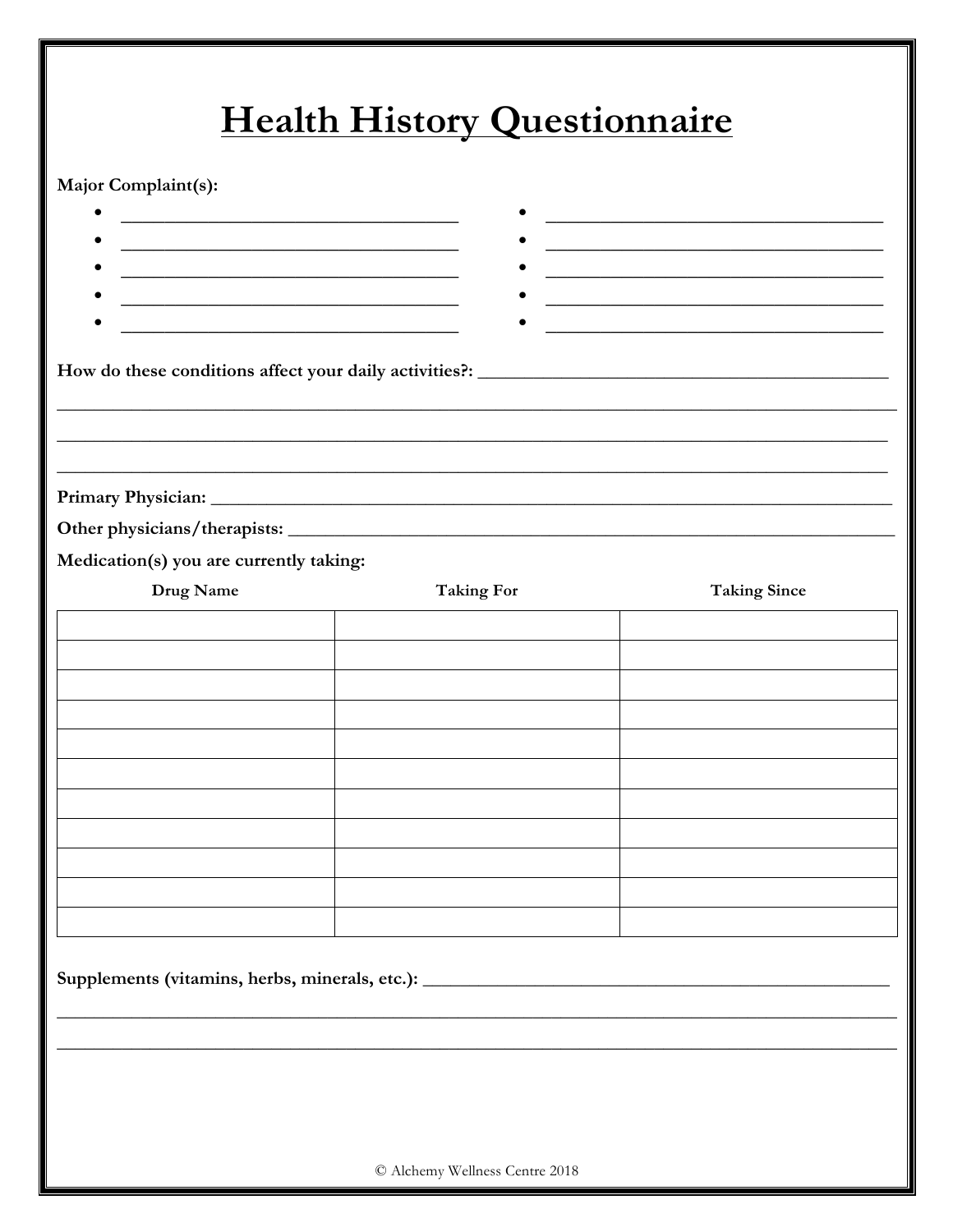# **Health History Questionnaire**

| <b>Test</b><br>Year<br><b>Test Results</b><br>Physical<br>Cholesterol<br>Prostate<br>Mammogram<br>Pap Smear<br><b>Blood</b><br><b>HIV/STD</b><br>Please check if you have or had any of the following conditions<br><b>Diabetes</b><br>Syphilis<br><b>Mumps</b><br>Jaundice<br><b>Heart Disease</b><br><b>CVA</b> (Stroke)<br><b>Rheumatic Fever</b><br>Hepatitis<br><b>Vein Condition</b><br>Asthma<br>Pneumonia<br>Emphysema<br><b>Bleeding Tendency</b><br>Tuberculosis<br>Allergies<br>Gonorrhea<br>Meningitis<br>Measles<br><b>High Blood Pressure</b><br><b>Chicken Pox</b><br><b>Nervous Disorder</b><br>Epilepsy<br><b>HIV</b><br>Polio<br><b>Glandular Fever</b><br>Paralysis<br><b>High Fever</b><br><b>Migraines</b><br>Glaucoma<br><b>Multiple Sclerosis</b><br>Cancer<br>Anxiety |  |  |  |
|-----------------------------------------------------------------------------------------------------------------------------------------------------------------------------------------------------------------------------------------------------------------------------------------------------------------------------------------------------------------------------------------------------------------------------------------------------------------------------------------------------------------------------------------------------------------------------------------------------------------------------------------------------------------------------------------------------------------------------------------------------------------------------------------------|--|--|--|
|                                                                                                                                                                                                                                                                                                                                                                                                                                                                                                                                                                                                                                                                                                                                                                                               |  |  |  |
|                                                                                                                                                                                                                                                                                                                                                                                                                                                                                                                                                                                                                                                                                                                                                                                               |  |  |  |
|                                                                                                                                                                                                                                                                                                                                                                                                                                                                                                                                                                                                                                                                                                                                                                                               |  |  |  |
|                                                                                                                                                                                                                                                                                                                                                                                                                                                                                                                                                                                                                                                                                                                                                                                               |  |  |  |
|                                                                                                                                                                                                                                                                                                                                                                                                                                                                                                                                                                                                                                                                                                                                                                                               |  |  |  |
|                                                                                                                                                                                                                                                                                                                                                                                                                                                                                                                                                                                                                                                                                                                                                                                               |  |  |  |
|                                                                                                                                                                                                                                                                                                                                                                                                                                                                                                                                                                                                                                                                                                                                                                                               |  |  |  |
|                                                                                                                                                                                                                                                                                                                                                                                                                                                                                                                                                                                                                                                                                                                                                                                               |  |  |  |
|                                                                                                                                                                                                                                                                                                                                                                                                                                                                                                                                                                                                                                                                                                                                                                                               |  |  |  |
|                                                                                                                                                                                                                                                                                                                                                                                                                                                                                                                                                                                                                                                                                                                                                                                               |  |  |  |
|                                                                                                                                                                                                                                                                                                                                                                                                                                                                                                                                                                                                                                                                                                                                                                                               |  |  |  |
|                                                                                                                                                                                                                                                                                                                                                                                                                                                                                                                                                                                                                                                                                                                                                                                               |  |  |  |
|                                                                                                                                                                                                                                                                                                                                                                                                                                                                                                                                                                                                                                                                                                                                                                                               |  |  |  |
|                                                                                                                                                                                                                                                                                                                                                                                                                                                                                                                                                                                                                                                                                                                                                                                               |  |  |  |
|                                                                                                                                                                                                                                                                                                                                                                                                                                                                                                                                                                                                                                                                                                                                                                                               |  |  |  |
|                                                                                                                                                                                                                                                                                                                                                                                                                                                                                                                                                                                                                                                                                                                                                                                               |  |  |  |
|                                                                                                                                                                                                                                                                                                                                                                                                                                                                                                                                                                                                                                                                                                                                                                                               |  |  |  |
|                                                                                                                                                                                                                                                                                                                                                                                                                                                                                                                                                                                                                                                                                                                                                                                               |  |  |  |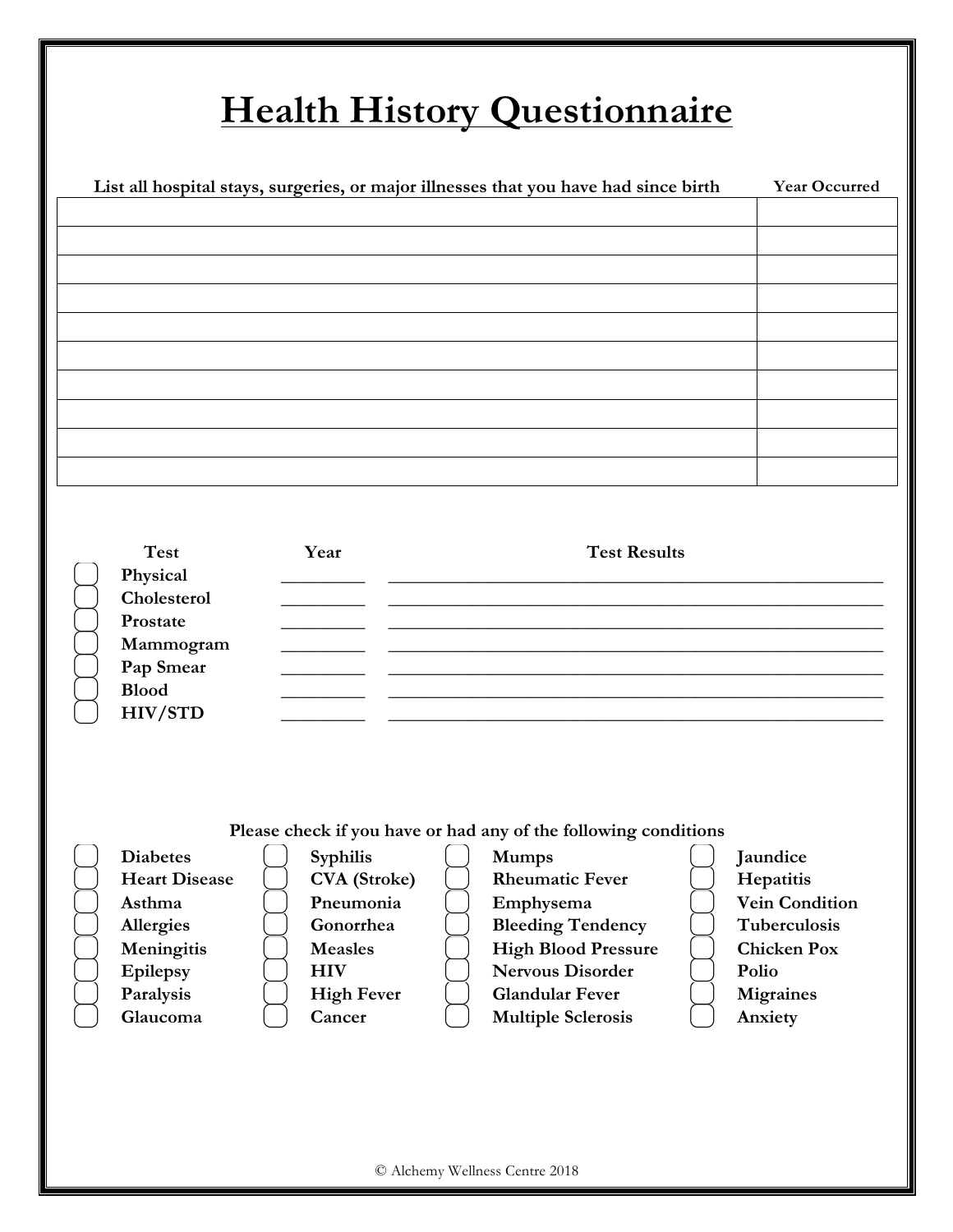© Alchemy Wellness Centre 2018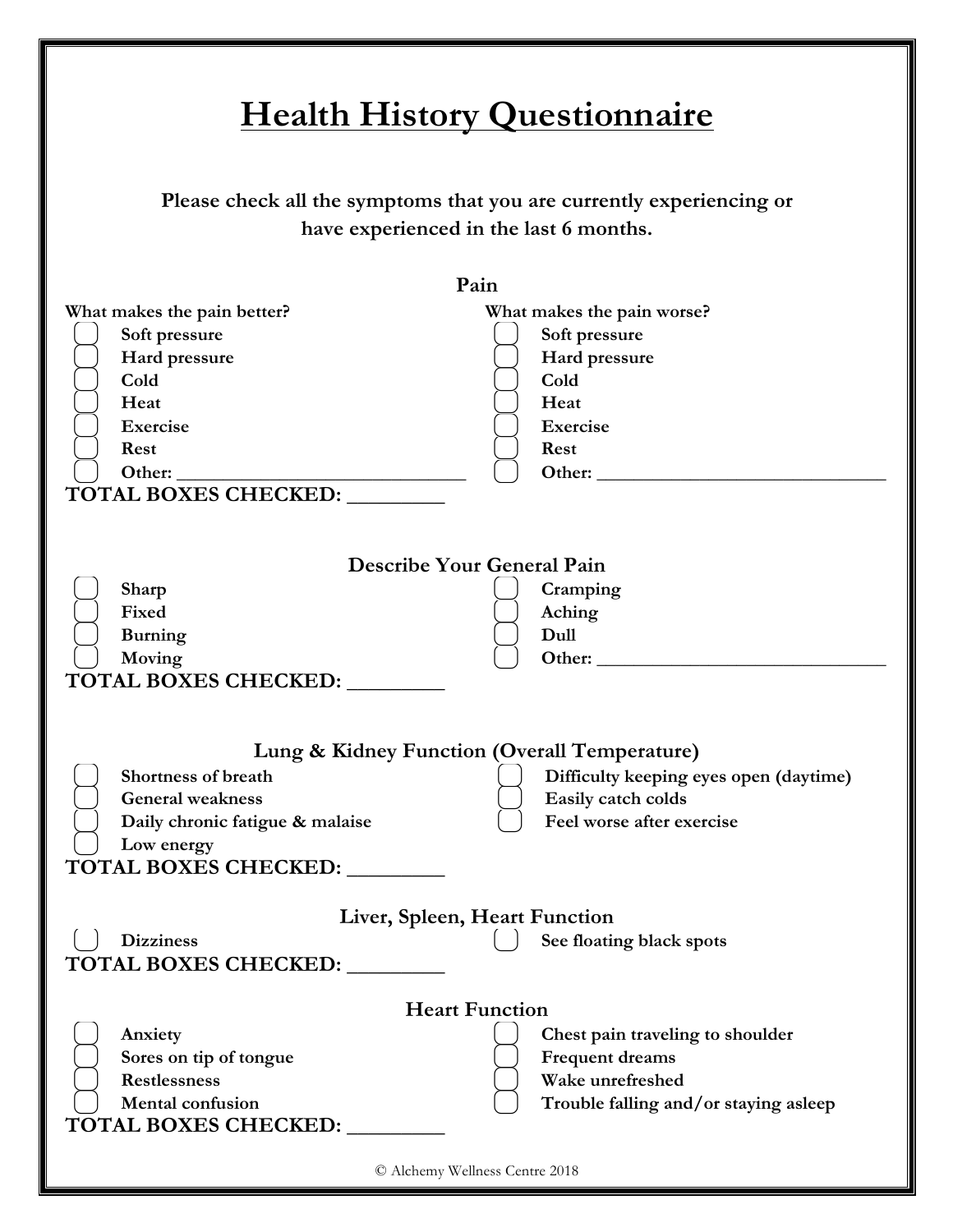| <b>Health History Questionnaire</b>                                                                                                                                                                                                                                                                                                                       |  |
|-----------------------------------------------------------------------------------------------------------------------------------------------------------------------------------------------------------------------------------------------------------------------------------------------------------------------------------------------------------|--|
| Pancreas/Spleen Function                                                                                                                                                                                                                                                                                                                                  |  |
| Low appetite<br>Gurgling noise in stomach<br>Fatigue after eating<br>Abrupt weight gain<br><b>Bruise easily</b><br>Abrupt weight loss<br><b>Abdominal bloating</b><br>Prolapsed organs:<br>Overthinking<br>Abdominal gas<br>Worry<br><b>TOTAL BOXES CHECKED: __</b>                                                                                       |  |
|                                                                                                                                                                                                                                                                                                                                                           |  |
| <b>Small/Large Intestine Function</b><br><b>Blood</b> in stools<br>Loose stools<br>Constipated<br>Mucous in stools<br>Incomplete stools<br>Undigested food in stools<br>Diarrhea<br><b>TOTAL BOXES CHECKED: ____</b>                                                                                                                                      |  |
| <b>Lung Function</b>                                                                                                                                                                                                                                                                                                                                      |  |
| Sneezing<br>Cough<br>Nose bleeds<br>Overall achy feeling in body<br>Stiff neck<br>Sinus congestion<br>Allergies (type: ___________<br><b>Stiff shoulders</b><br>Alternation of chills/fever<br>Sore throat<br>Dry mouth<br>Difficulty breathing<br>Smoke cigarettes (packs per day:<br>Dry throat<br><b>Sadness</b><br>Dry nose<br>Dry skin<br>Melancholy |  |
| <b>TOTAL BOXES CHECKED: ___</b>                                                                                                                                                                                                                                                                                                                           |  |
| <b>Stomach Function</b><br>Burning sensation after eating<br>Acid regurgitation<br>Large appetite<br><b>Ulcer</b><br><b>Bad Breath</b><br><b>Belching</b><br>Canker sores (mouth)<br>Hiccups<br>Stomach pain<br>Bleeding, swollen or painful gums<br>Vomiting<br>Heartburn<br>TOTAL BOXES CHECKED: _______                                                |  |
| © Alchemy Wellness Centre 2018                                                                                                                                                                                                                                                                                                                            |  |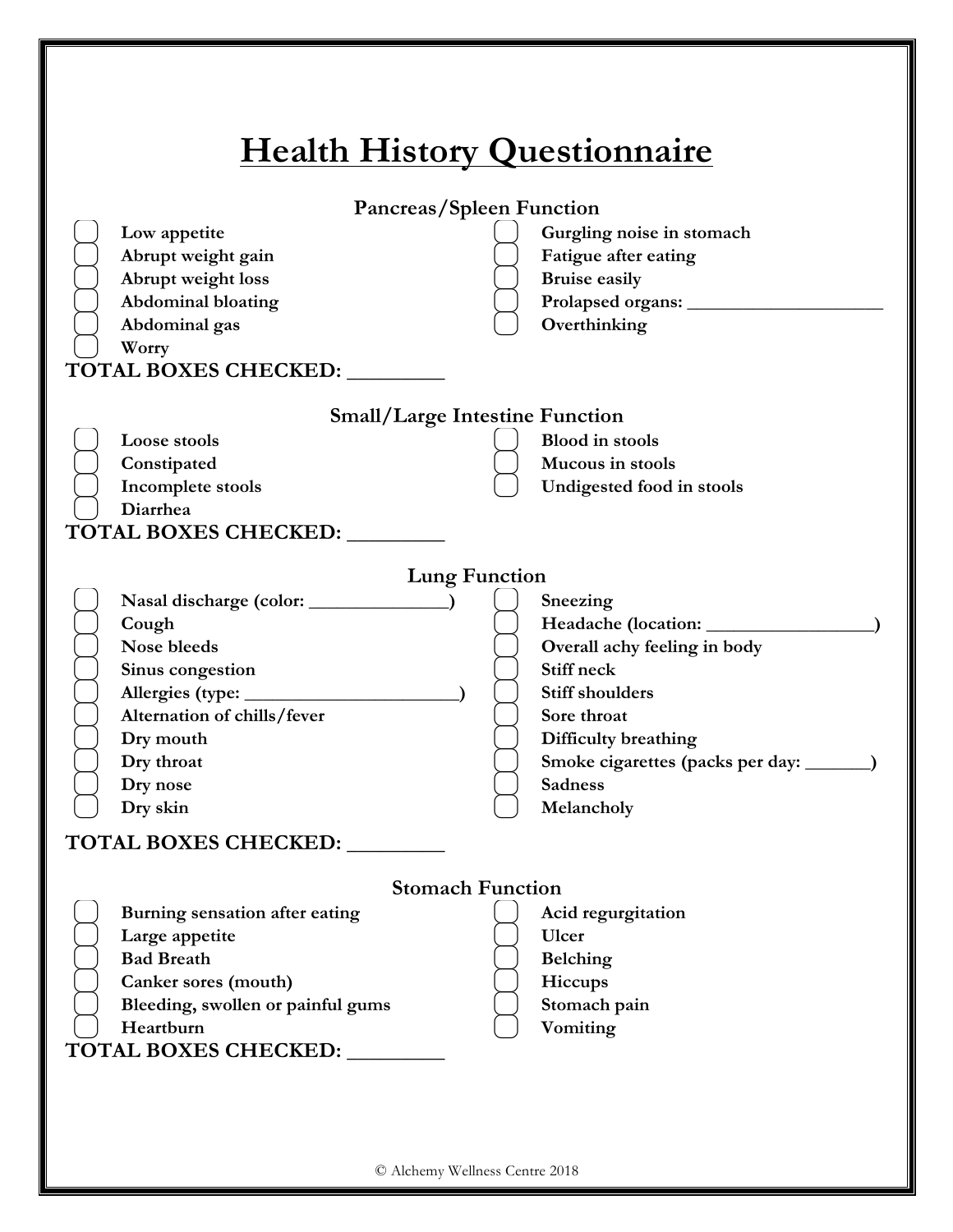| Dampness Trapped in the Body         |                                                                                 |
|--------------------------------------|---------------------------------------------------------------------------------|
| <b>Bodily sensation of heaviness</b> | Swollen feet                                                                    |
| <b>Mental heaviness</b>              | Swollen joints                                                                  |
| <b>Mental sluggishness</b>           | <b>Chest congestion</b>                                                         |
| <b>Mental fogginess</b>              | Nausea                                                                          |
| Swollen hands                        | Snoring                                                                         |
| <b>TOTAL BOXES CHECKED:</b>          |                                                                                 |
| <b>Liver Function (Eyes)</b>         |                                                                                 |
| Itchy                                | Gritty                                                                          |
| <b>Bloodshot</b>                     | <b>Blurry</b> vision                                                            |
| Hot                                  | Decreased night vision                                                          |
| Dry                                  | Near sighted                                                                    |
| Watery                               | Far sighted                                                                     |
| TOTAL BOXES CHECKED:                 |                                                                                 |
| Liver, Gall Bladder Function         |                                                                                 |
| Alternating diarrhea & constipation  | Muscle spasms                                                                   |
| Chest pain                           | <b>Seizures</b>                                                                 |
| Tight sensation in chest             | Convulsions                                                                     |
| Bitter taste in mouth                | Lump in the throat                                                              |
| Anger easily                         | Neck tension                                                                    |
| Depression                           | Shoulder tension                                                                |
| Frustration                          | Limited range of motion in neck                                                 |
| Irritability<br>Skin rashes          | Limited range of motion in shoulder<br>Alcohol consumption (per day: _________) |
| Headache at the top of the head      |                                                                                 |
| <b>Tingling sensation</b>            | High-pitched ringing in ears                                                    |
| <b>Numbness</b>                      | <b>Gallstones</b>                                                               |
| Muscle twitching                     |                                                                                 |
| Muscle cramping                      | Unable to adapt to stress                                                       |
|                                      |                                                                                 |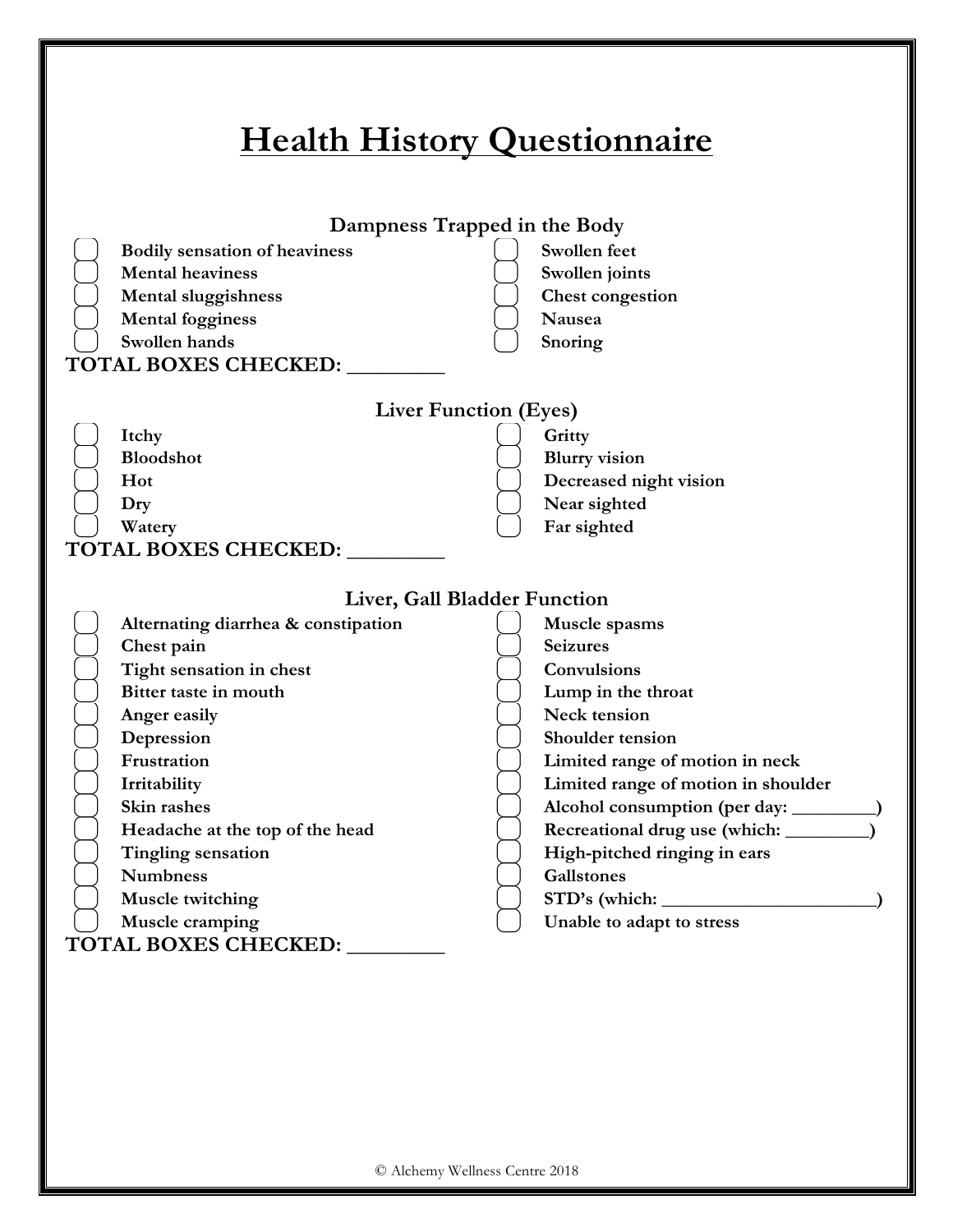| <b>Health History Questionnaire</b>                                                                                                                                                                                                                                 |                                                                                                                                                                                                         |
|---------------------------------------------------------------------------------------------------------------------------------------------------------------------------------------------------------------------------------------------------------------------|---------------------------------------------------------------------------------------------------------------------------------------------------------------------------------------------------------|
| <b>Kidney Function (Overall Temperature)</b><br>Cold hands<br>Cold fingers<br>Cold feet<br>Cold toes<br>Sweaty hands<br><b>Sweaty feet</b><br>Hot body temp. sensation<br>Cold body temp. sensation<br>TOTAL BOXES CHECKED: ________                                | <b>Afternoon flushes</b><br><b>Night sweats</b><br>Heat in the hands, feet & chest<br>Hot flashes any time of the day<br>Thirsty<br>Perspire easily<br>Lack of perspiration<br>Do you take water to bed |
| <b>Kidney (Urinary Bladder Function)</b><br>Frequent cavities, teeth problems<br>Easily broken bones<br>Sore knees<br><b>Weak knees</b><br>Cold sensation in knees<br>Low back pain<br><b>Memory</b> problems<br><b>Excessive hair loss</b><br>TOTAL BOXES CHECKED: | Low-pitched ringing in ears<br><b>Kidney</b> stones<br><b>Bladder</b> infections<br>Lack of bladder control<br>Wake during the night to urinate<br>Fear<br><b>Easily Startled</b>                       |
| <b>Urination (Bladder Function)</b><br>Color: Pale __ Dark Yellow __ Clear __<br>Reddish<br>Cloudy<br>Scanty<br>Profuse<br>Strong odor<br>TOTAL BOXES CHECKED:                                                                                                      | <b>Burning sensation</b><br>Painful<br>Discharge<br>Difficult<br>Urgent<br>Frequent                                                                                                                     |
| Libido<br>Low<br>Normal<br>High<br>© Alchemy Wellness Centre 2018                                                                                                                                                                                                   |                                                                                                                                                                                                         |